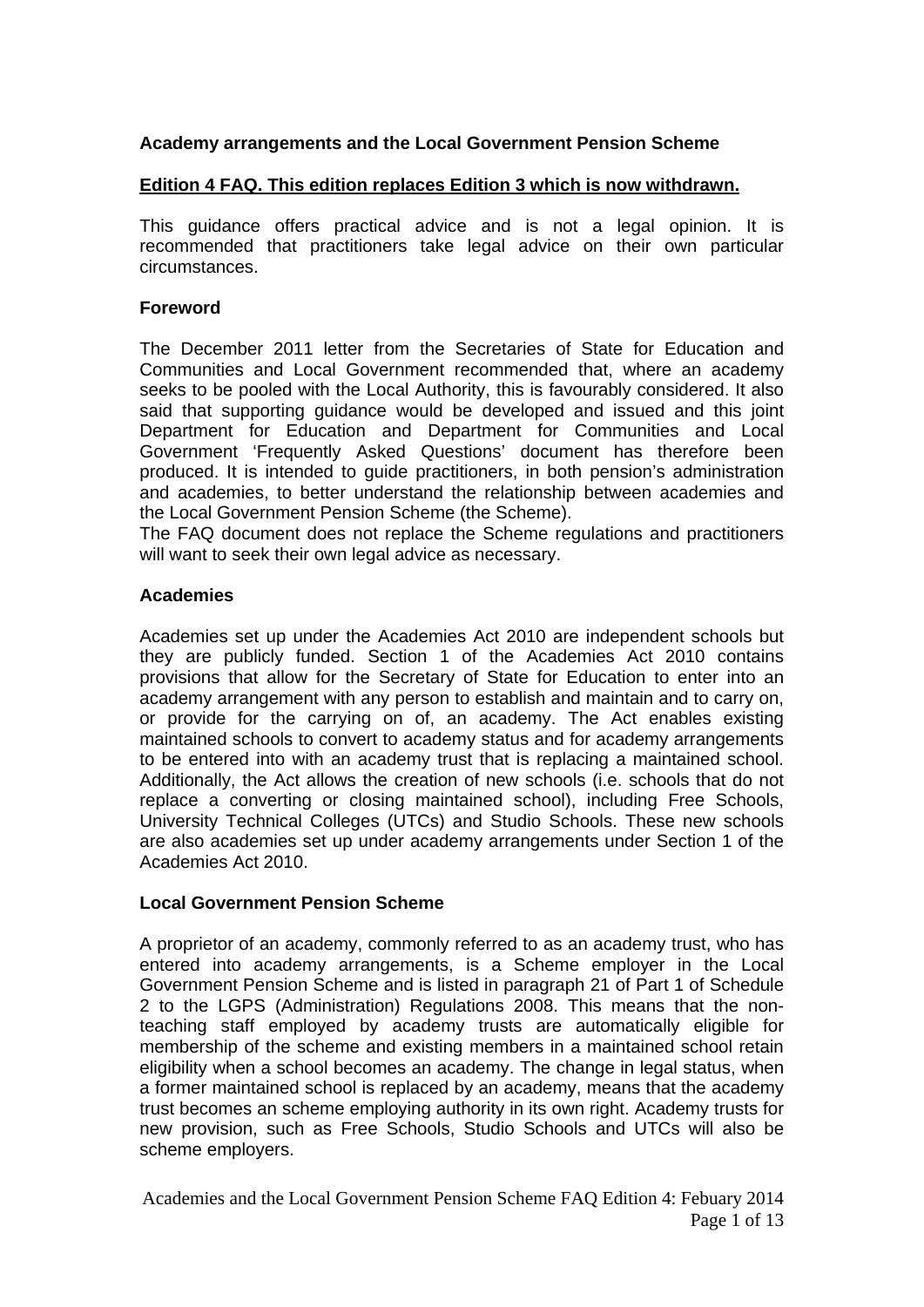In this document the LGPS (Benefits, Membership and Contributions) Regulations 2007 are referred to as "the Benefits Regulations" and the LGPS (Administration) Regulations 2008 are referred to as "the Administration Regulations".

### **Department for Education Guarantee for Academies Local Government Pension Liabilities**

In July 2013, the Department for Education gave a guarantee concerning the LGPS liabilities if an academy were to close. This FAQ4 has been updated with more information on the guarantee and its application.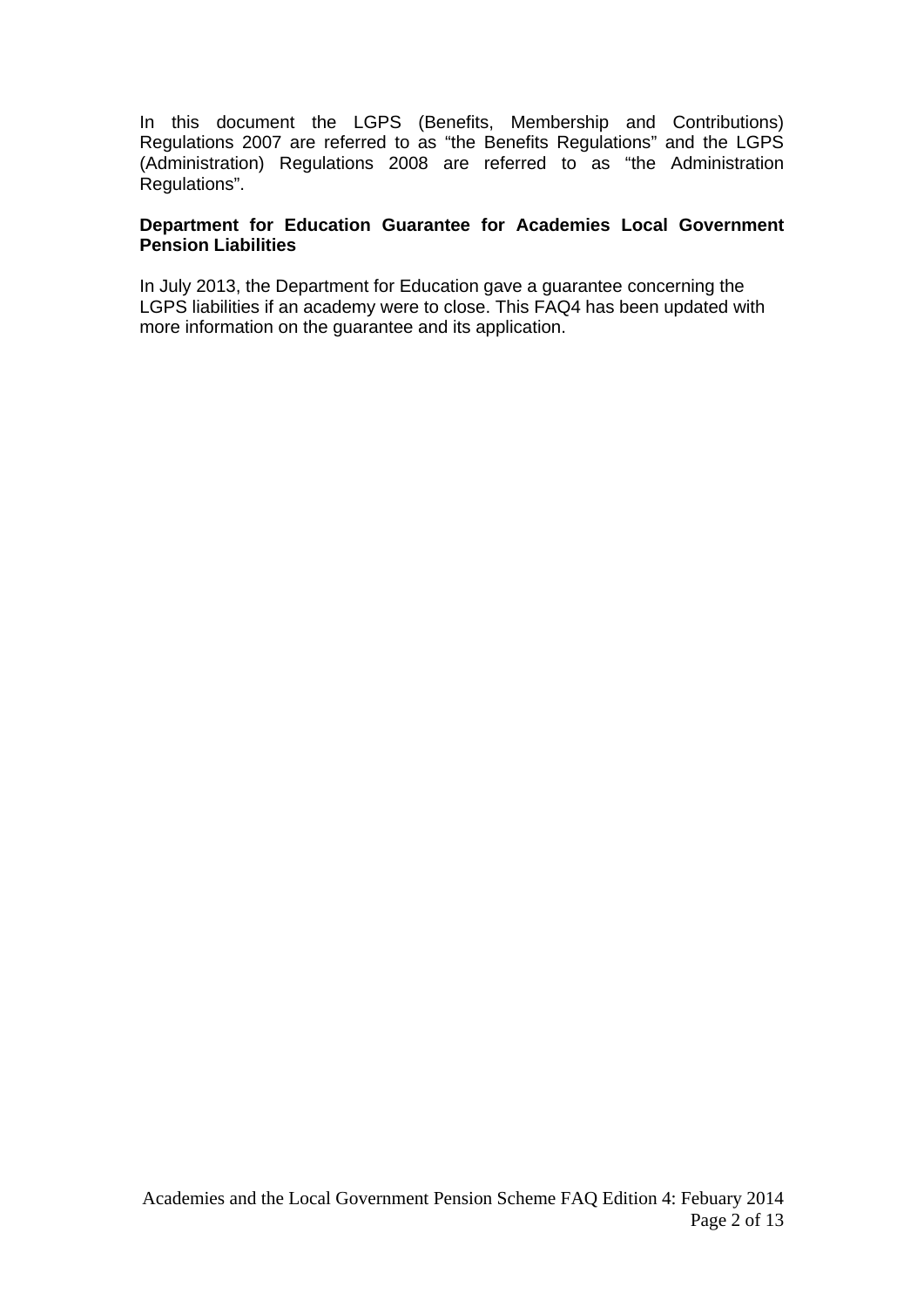# **Sections**

| 7. Provision of a guarantee from the Department for Education  page 9 |  |
|-----------------------------------------------------------------------|--|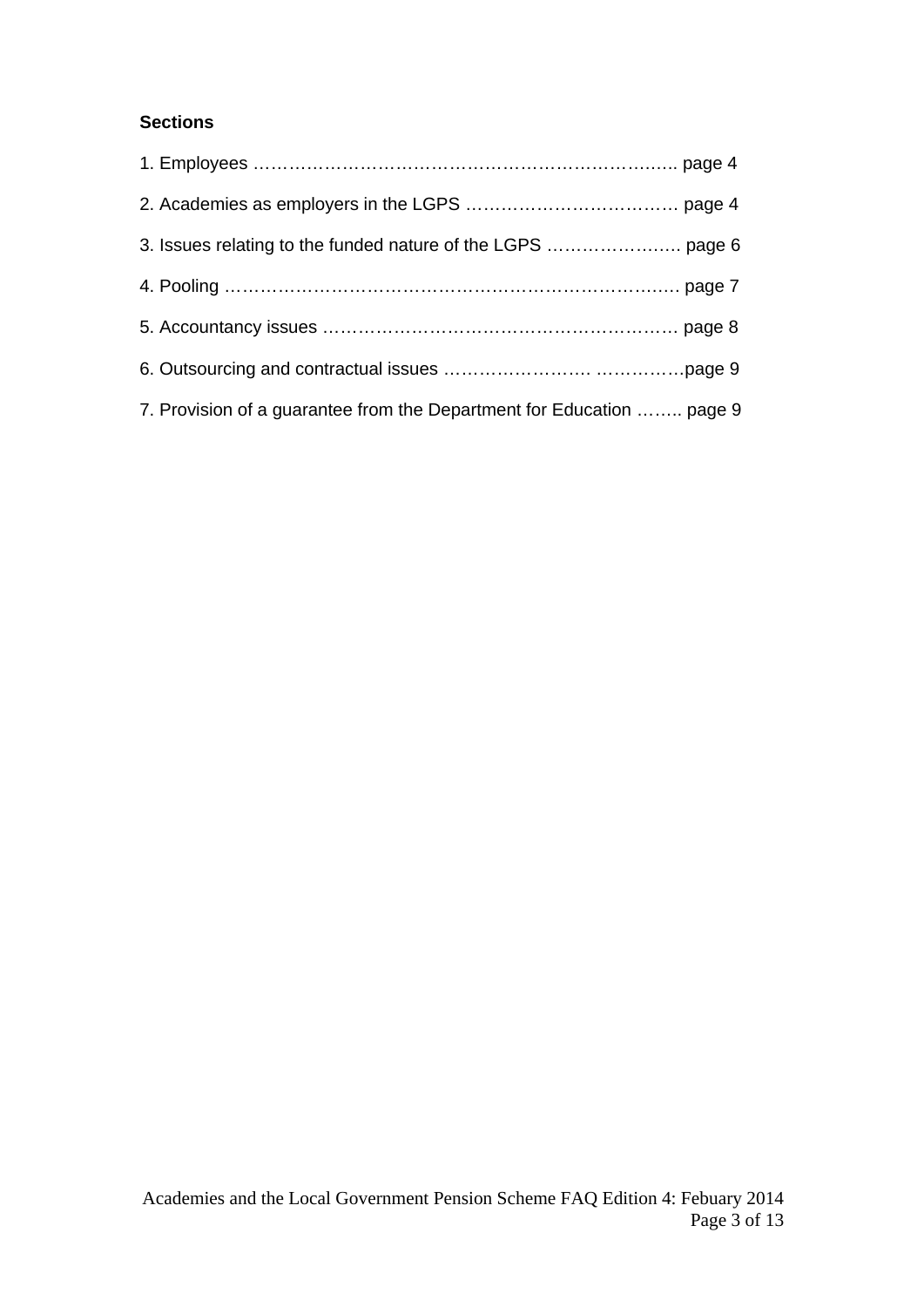### **Employees**

1.Q. Can non–teaching staff of an academy trust join the Scheme?

**A.** Yes. Academy trusts are employers in the scheme by virtue of Paragraph 21 of Part 1 of Schedule 2 to the Administration Regulations. This means that any member of staff, under age 75 and with a contract of employment for three months or more, who is not eligible to be a member of another public service pension scheme (such as the Teachers Pension Scheme) will be automatically enrolled into the Scheme, but they are able to opt out should they wish.

2. Q. What happens if an employee in a maintained school has opted out of the Scheme prior to the maintained school converting to academy status?

**A.** As the employee will be starting employment with a new employer (the academy trust); they will be automatically re-enrolled back into the Scheme under the provisions of Administration Regulation 13. They still retain the option to opt out again.

3.Q. Can staff transferred to an academy trust from a maintained school under Transfer of Undertakings (Protection of Employment) (TUPE) provisions keep the Scheme benefits accrued prior to the transfer separate from those accruing after the transfer?

**A**. No. Administration Regulation 16(7) provides that the scheme member's service is automatically aggregated (i.e. is treated as unbroken) despite the member having a new employer where it is either a transfer under TUPE provisions or a transfer which is treated as if it were a relevant transfer within the meaning of TUPE regulations.

4.Q. If a former employee of a maintained school, who was a member of the Scheme, has left the Scheme with deferred benefits but seeks to have early release of retirement benefits between the ages of 55 and 60, but the school has converted to an academy, who will be responsible for deciding whether, or not, to agree to the release of these benefits?

**A.** The decision rests with the Local Authority responsible for the former maintained school, as the Local Authority was the last employer and not the academy trust. (Benefits Regulation 30).

### **Academies as employers in the LGPS**

5.Q. What is the appropriate Administering Authority for an academy trust? **A.** This is determined by the geographical location in which all or most of the proprietor's area lies (Administration Regulation 30 and paragraph 6A of the table in Part 1 of Schedule 4).

6. Q. How is the academy trust's Scheme employer contribution rate set?

**A.** If the academy is not pooled, the Administering Authority's actuary will set the employer's contribution rate taking into account the number of non teaching staff and a range of information relating to those staff e.g. pay, length of membership in the scheme etc. The resulting rate will be expressed as a percentage of pay of employees who are active members of the scheme for future service entitlements and an additional contribution towards any deficiency between assets and liabilities that may exist at the time of the calculation. The deficiency payment

Academies and the Local Government Pension Scheme FAQ Edition 4: Febuary 2014 Page 4 of 13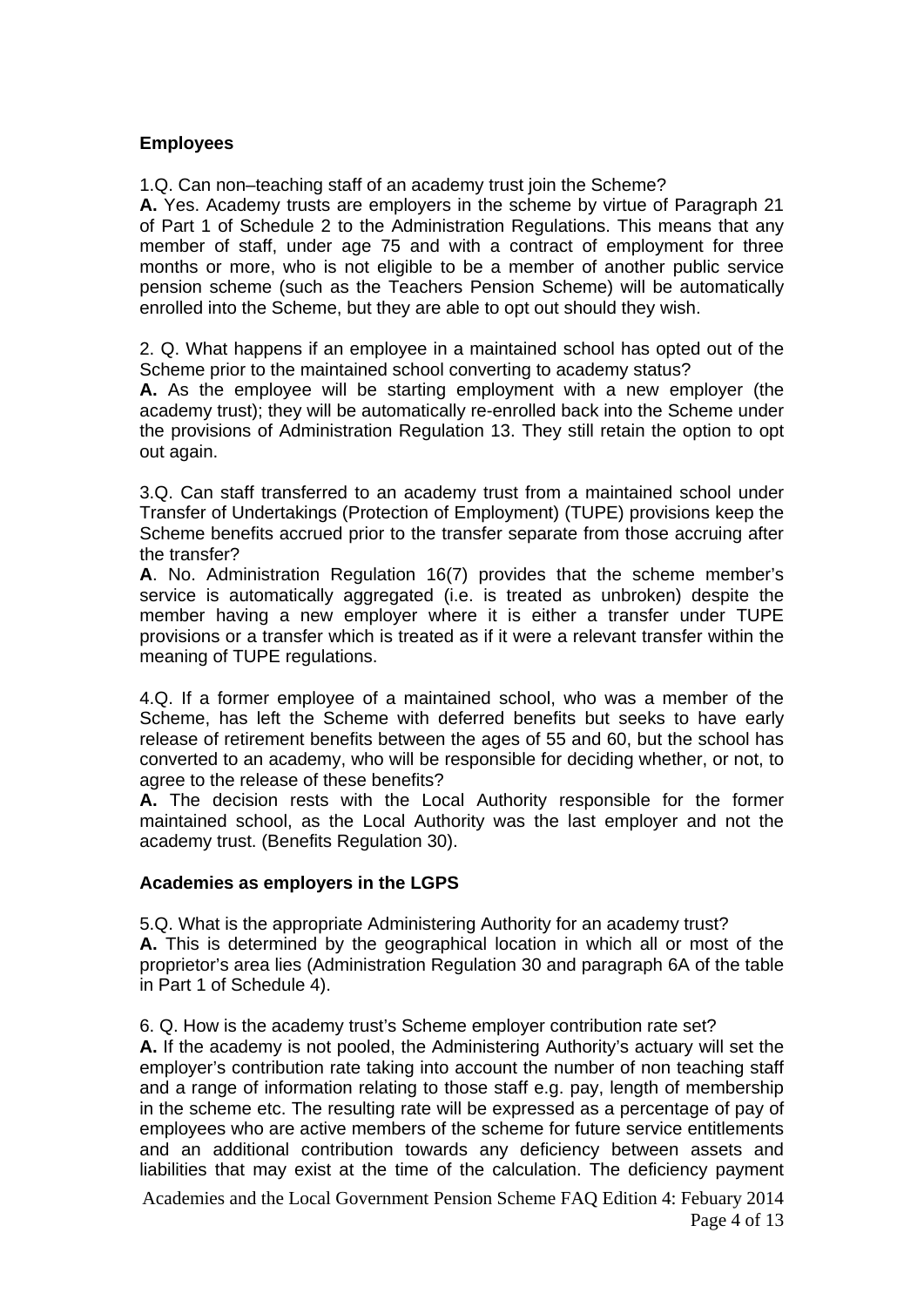could be expressed as a percentage of pay or a monetary amount depending on the policy of the Fund. The contribution rate will be calculated in accordance with the Administration Regulations 2008. The Fund's funding strategy statement will influence the period over which the deficiency can be recouped and recovery periods can vary between different pension funds.

7.Q. How can an academy trust get information about the setting of the employer contribution rate?

**A**. Administration Regulations 36 and 38 specify the valuations, reports, certificates or revised certificates that the Pension Fund administering authority must obtain. Administration Regulation 37 requires that a copy of the rates and adjustment certificate is sent to the employers who have active members in the Scheme, or who may have to pay into the pension fund.

8.Q. Are there any Scheme costs, in addition to the employer contribution, that an academy trust could face after it has become a separate employer in the Scheme?

**A**. The Administration Regulations set out what charges the administering authority can make on employers. As well as the employer's contribution rate, the academy trust would have to pay additional amounts if:

- they have used their discretion to increase the total service of a member, or award additional pension (Administration Regulation 40);
- if a member becomes entitled to benefits on the grounds of ill health, redundancy, efficiency or flexible retirement (Administration Regulation 41);
- a contribution towards the administration of the pension fund is due (Administration Regulation 42);
- if the administering authority has incurred additional costs resulting from the level of performance of the employer (Administration Regulation 43);
- if due to late payment interest is due (Administration Regulation 44).

9.Q. What are multi-academy trusts and who employs non teaching staff? **A**. Multi-academy trusts (MATS) are groups of academies managed and operated by one proprietor<sup>1</sup>. The employer of non teaching staff in academies is the proprietor of the academy trust and not the individual academy within the trust and so it is the proprietor who is the employer for Scheme purposes. Within a MAT all academies are governed by one trust (the Members) and a board of Directors (the Governors). The MAT holds ultimate responsibility for all decisions regarding the running of the individual academies, from setting the curriculum to HR. However, it can delegate some of these decisions to governing bodies of individual academies to enable more focused local control, though it remains legally responsible for staff and standards across all schools in the chain.

10.Q. Could there be additional costs for the academy trust relating to a higher number of academy staff taking ill health retirements than was assumed by the actuary?

<sup>1</sup>  $1$  A proprietor within the meaning of section 579 (general interpretation) of the Education Act 1996, who has entered into academy arrangements within the meaning of section 1 (Academy arrangements) of the Academies Act 2010

Academies and the Local Government Pension Scheme FAQ Edition 4: Febuary 2014 Page 5 of 13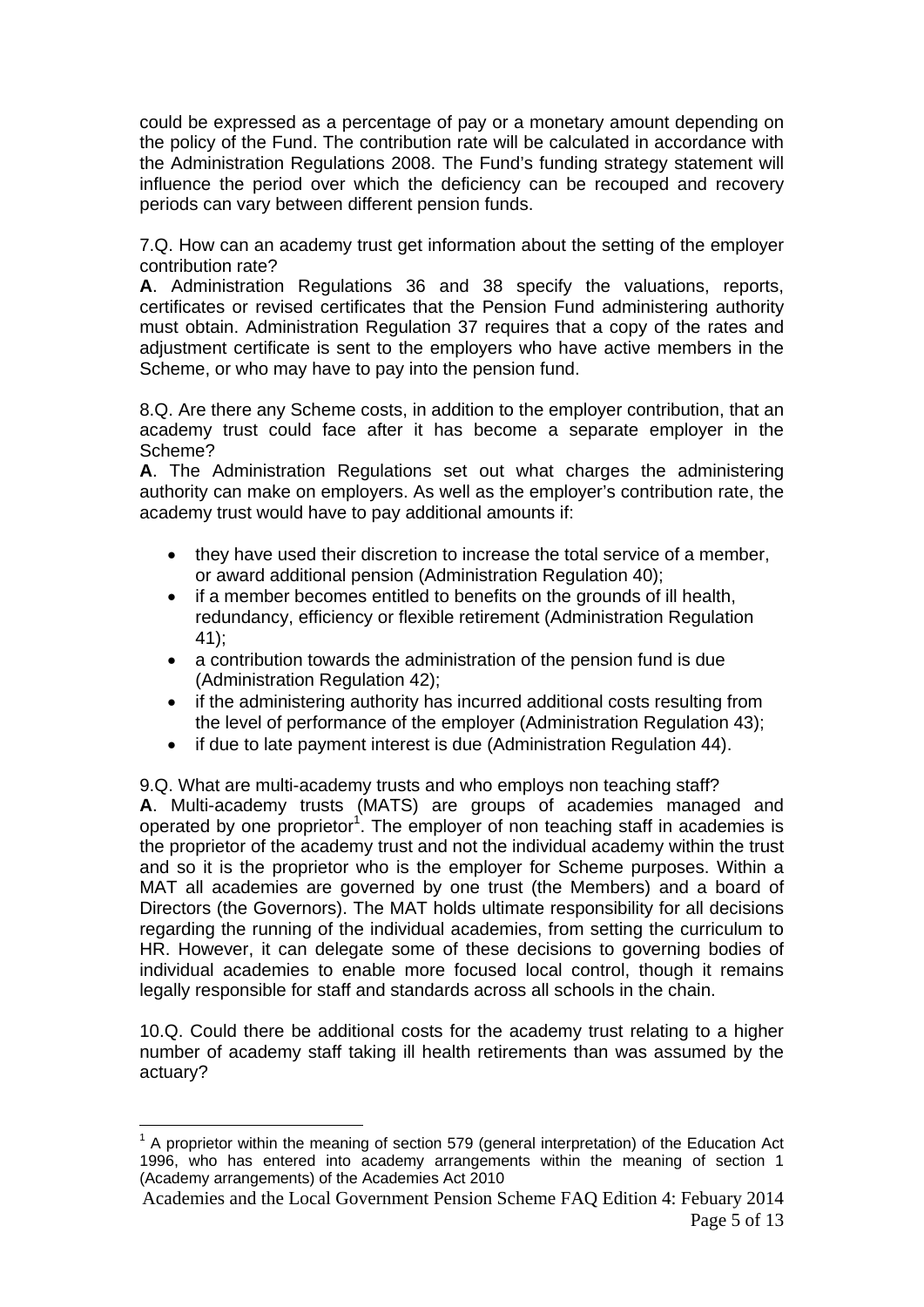**A**. Yes. Where more employees than actuarially assumed receive benefits as a result of ill health retirements, there could be an additional charge made to the academy trust (Administration Regulation 41 applies).

11.Q. If an academy terminates an employment for redundancy reasons, could there be a cost for the academy?

**A.** Yes. Where retirement benefits are released early because a member has been made redundant, and is aged 55 and over but before age 65 (or the retirement age at which unreduced benefits can be paid), the academy will need to pay for the period of early release. This is known as a 'strain payment' and becomes payable as the administering authority has to pay the pension for longer than anticipated. (Administration Regulation 41 (2)).

12.Q. Would an academy trust be required to contribute to the Pension Protection Fund for Scheme purposes?

**A.** No. The Scheme is exempt from the Pensions Protection Fund as it is a statutory public service pension scheme set up under powers contained in the Superannuation Act 1972.

13.Q. Does an academy trust need to obtain separate insurance for any Scheme obligations?

**A**. There is no general requirement for private insurance to be obtained by an academy trust in relation to its Scheme obligations.

### **Issues relating to the funded nature of the Scheme**

14. Q. Does the academy trust benefit from investment returns?

**A.** Yes, the investment returns credited to the pension fund will be allocated to the assets apportioned to the academy trust or the pool of employers in which the academy trust participates.

15.Q. How are assets and liabilities, and any deficits, considered at the triennial valuation?

**A** Where an academy trust is not pooled and it has its own individual contribution rate, the assets will increase in line with contributions made and positive investment returns achieved but reduced by the amount of benefit payments paid in respect of current and former academy staff. Funds use different approaches with regard to the allocation of assets where an employer participates in a pool and this depends on the type of pooling being used. In some Funds, assets and liabilities are separately tracked and updated for each employer in the pool whereas other Funds calculate a share of the pooled assets, for accounting purposes only, in some predetermined way at each triennial valuation.

If an academy has not already been informed about how a triennial valuation might affect employer contribution rates either individually or as part of a pooled arrangement, they should contact their Administering Authority for the information. It should be noted (see 23 below) that the requirement for assets and liabilities to be disclosed is likely to be a requirement for any accounting disclosures for the new Academies in any case and the information will be supplied for each Academy as required. It should, however, be noted that the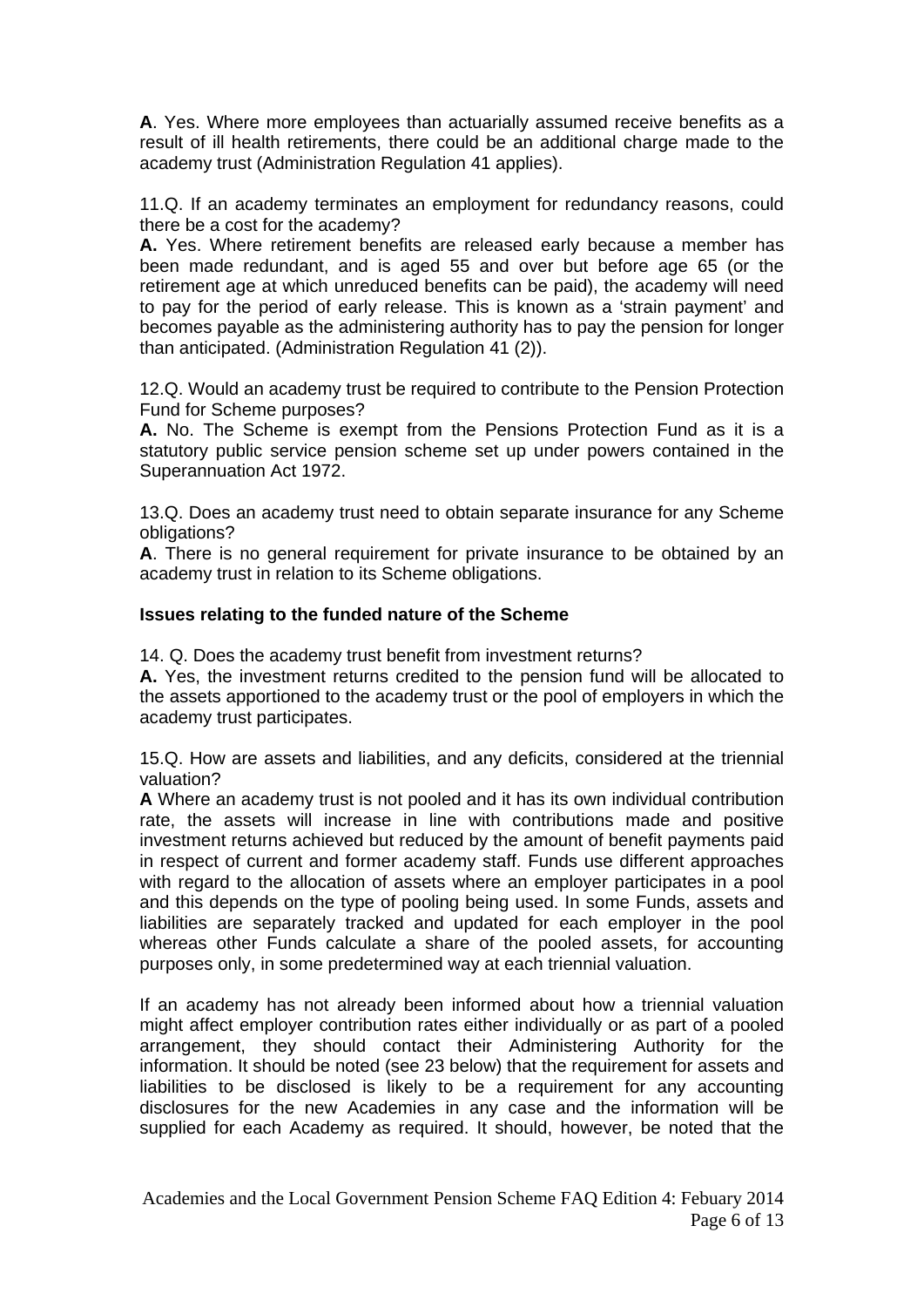assumptions used for Financial Reporting Standard 17 (FRS17)<sup>2</sup> are heavily prescribed by FRS17 and are different to those used for calculating the contribution rate for the employer. The liabilities set out for FRS17 purposes may, therefore, be very different to that used for a triennial valuation.

16.Q. Should there be an interest charge on the academy trust deficit because it is being paid off over a number of years?

**A.** The calculation of the deficit contribution includes an amount to reflect the loss of investment returns that would have been expected to have been available if the deficit had been funded immediately which could be seen to be a type of interest charge and something that applies to all employers with liabilities in the Fund. There should be no additional interest applied but when preparing accounting figures for FRS17 purposes, an interest charge will be shown in the figures, in line with the relevant accounting requirements.

17.Q. If an employee of an academy voluntarily obtains a post with another employer in a different Pension Fund and wishes to aggregate membership, is the amount transferred between the Funds affected by any deficit with the ceding Fund?

**A.** No. Transfers are permitted under Regulation 86 of the Administration Regulations 2008 and a Cash Equivalent Transfer Value (CETV), otherwise known as an Inter-Fund Adjustment, would be paid from the ceding Fund to the receiving Fund. The CETV represents the full value of the member's pension rights and so any difference between the CETV paid and the level to which that employee's benefits were actually funded will remain with the academy (or the pool if the academy is part of a pool) and will be addressed as part of ongoing academy contributions in the relevant funds. Equally, if an employee in another Pension Fund voluntarily obtains a post with the academy and wishes to aggregate membership, any deficit up to that point will remain with the ceding employer. A CETV will be paid which, as set out above, represents the full value of the member's pension rights and this will be allocated to the academy's notional pool of assets.

18.Q. If several academy employees are TUPE transferred to another academy in another fund, is the transfer value affected by any deficit with their ceding Fund?

**A.** Not if the transfer involves less than 10 members. However, if there are 10 or more members TUPE transferred to another academy, the bulk transfer arrangements in regulation 86 of the Administration Regulations 2008 would apply. This means that the ceding and receiving administering authorities have to reach agreement on the amounts to be transferred having taken into account guidance issued by the Government Actuary. While not a regulatory Scheme requirement, we would expect the Administering Authority to consult with academies over the level of assets to be transferred. Any deficiencies in the amounts will be addressed as part of ongoing academy contributions in the relevant funds. In either case, the member's accrued service is unchanged and transfers to the new Fund.

# **Pooling**

<u>.</u>

<sup>&</sup>lt;sup>2</sup> http://www.frc.org.uk/asb/technical/standards/pub0206.html

Academies and the Local Government Pension Scheme FAQ Edition 4: Febuary 2014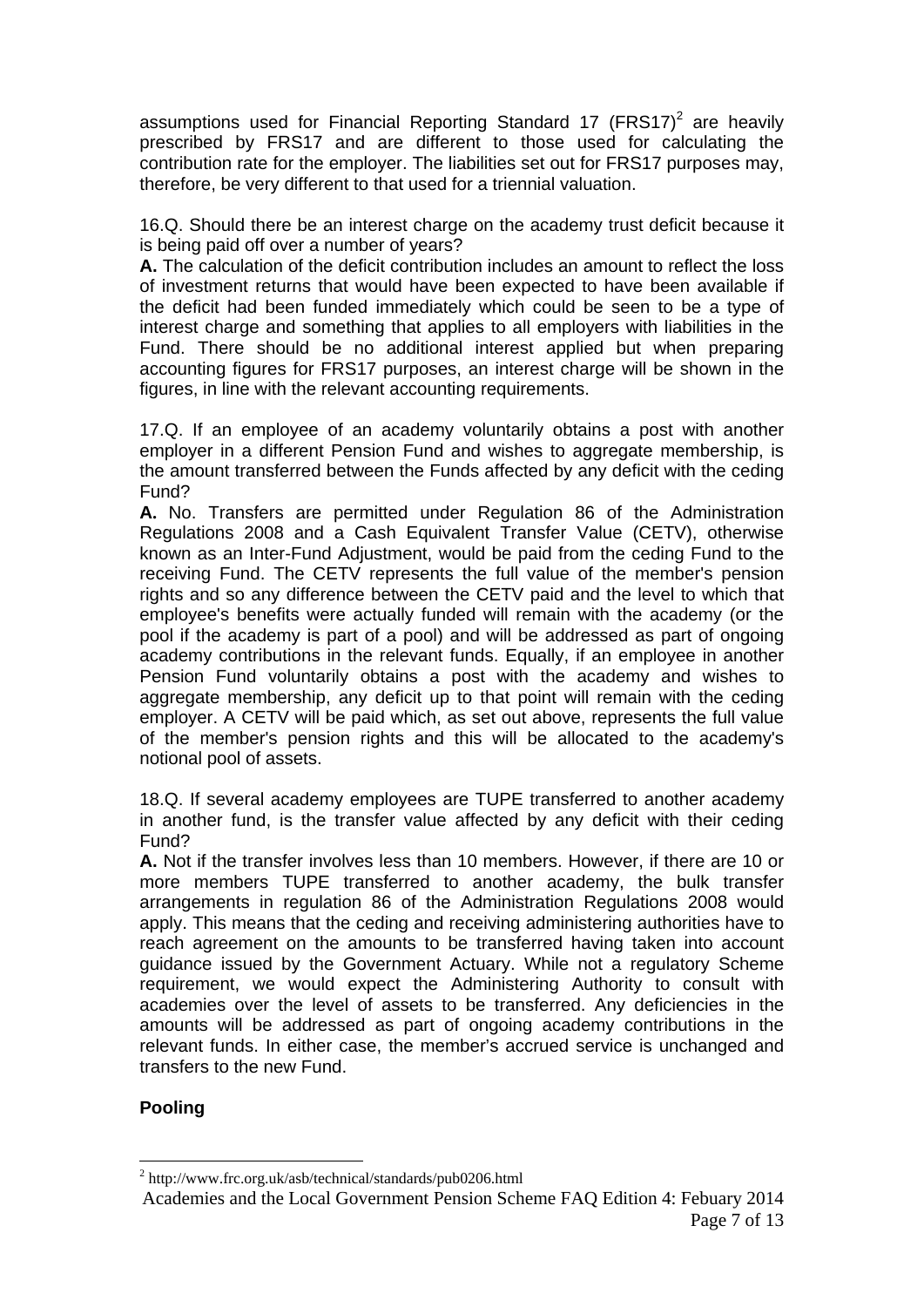19.Q. What is meant by the term 'pooling'?

**A.** There are a number of different pooling arrangements in existence, ranging from a common contribution rate for the pool to simply the pooling of risks. Your Administering Authority will be able to provide details if pooling is relevant. The main uses of pooling are to share pension risks and/or help keep employer contributions stable across a pool, rather like insurance where premiums reflect the likelihood of a claim being made. Funds may operate pooling arrangements for their very small employers where, for example, one or two ill health retirements in the same year might require a large capital sum that might otherwise not occur for decades.

When a maintained school converts to academy arrangements, it becomes a separate employer in the Scheme and a separate employer contribution rate is calculated. It is possible that this rate can be higher (or in some cases lower) than was charged to the predecessor maintained school e.g. because of the age and pay profile of the transferring staff. When an academy pools with the Local Authority, it pools its employees with those in the Local Authority. When there is a common contribution rate for the pool, the costs are averaged out across all employers in the pool and an academy would pay broadly the same Local Authority pooled employer contribution rate, including a contribution to the deficit relating to those employer's scheme members that are in the pool.

20.Q. If an academy elects and is permitted to have their Scheme arrangements pooled with the Local Authority, can an academy leave the pool at any time? **A.** It is not intended that an academy would join and leave a pool in an ad hoc way. This would create instability for the local fund. Stability of costs for all participants in the pool, including academies, relies on the pool being managed over a reasonably long period; uncertainty of pool membership creates instabilities which can override any beneficial effect of pooling and increase costs.

21.Q. Can a new academy (e.g. Free School, University Technical College, Studio School?) seek to participate in a pool with the Local Authority?

**A.** Yes. Non-converting academies would be able to seek to participate in a pool with the Local Authority.

22.Q. Are there any benefits for a completely new academy trust joining a pooled arrangement?

**A.** As a new academy trust which was not a Local Authority maintained school, pooling arrangements could mean that the academy trust benefits from sharing certain risks with other employers in the pool. This could have a stabilising effect on the academy trust's employer contribution rate, which might otherwise fluctuate if the academy trust sits outside of the pool and bears, alone, any additional costs of, say, unexpectedly high numbers of ill health retirements. Costs in a pool might be a little higher at outset than might otherwise be the case but the benefits of the 'risk premium' might outweigh any short term gain outside the pool. Ultimately, it will be for the new academy trust and the Administering Authority to determine whether they should pool having considered all the issues following a conversation with their Administering Authority

### **Accountancy issues**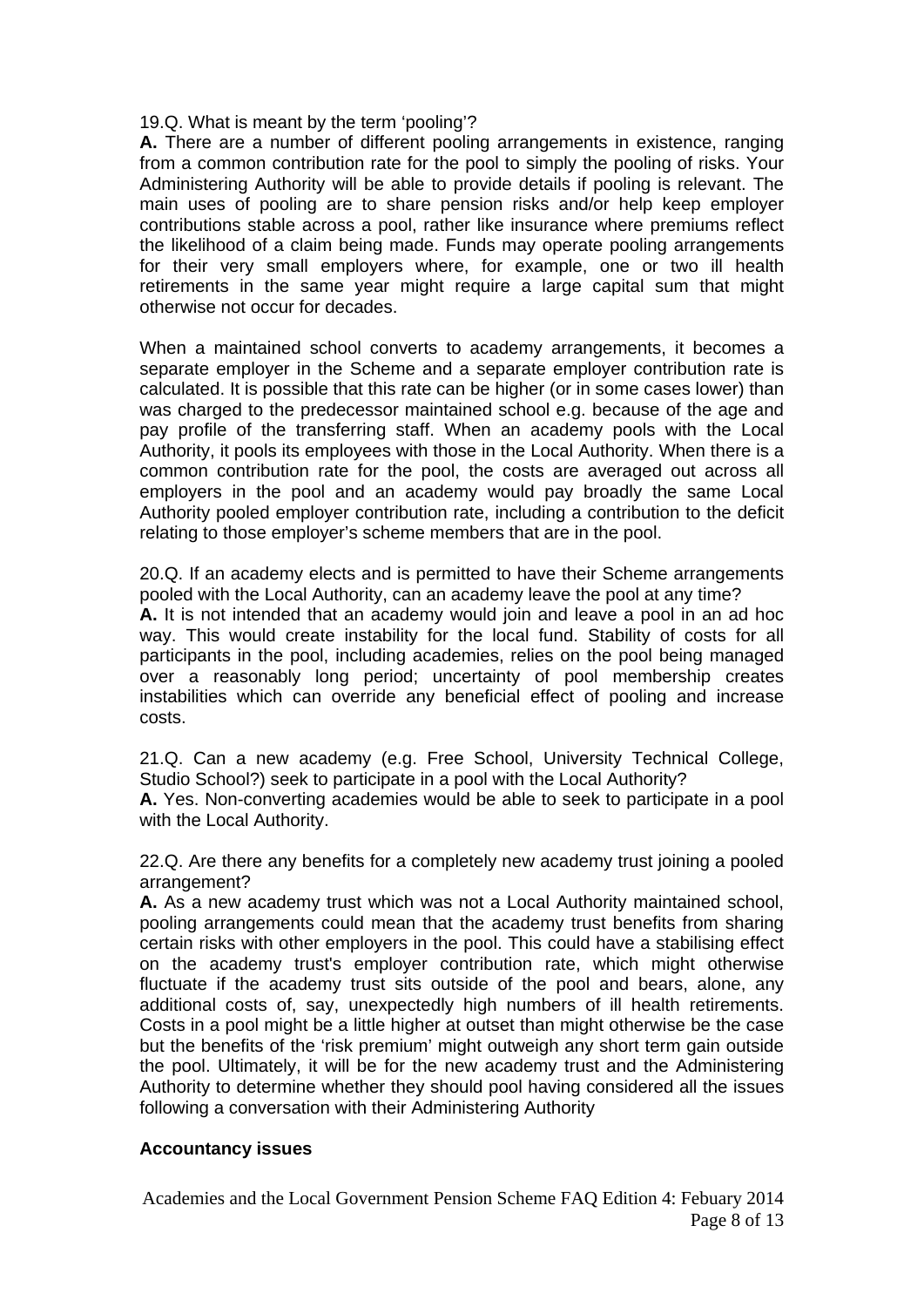23.Q. What accounting information will be required?

**A.** Financial Reporting Standard (FRS) 17 or International Accounting Standards  $(IAS19)<sup>3</sup>$  (if the latter applies) will require information to be produced by the Fund actuaries for each academy at each accounting date (generally, 31 August). Information may also be provided to the academy when it is formed, if required. This will include the current market value of the assets notionally allocated to the academy (or an appropriate share of the pool if the academy participates in a pool) and the value of the liabilities on the relevant accounting basis at that date.

# **Outsourcing and contractual issues**

24.Q. Are staff in organisations that contract with academies eligible to join the Scheme?

**A.** HM Treasury published the new Fair Deal code in October 2013. This means that, where staff are compulsorily transferred to an external provider, the transferring employer (in this case the academy) has to secure pension protection for those transferred staff. The new policy is that transferred staff can remain in the Scheme. Admission can be achieved through the Admitted Body Status arrangements, and will be considered by the appropriate administering authority and subject to the provisions of the Administration Regulations. Full details of the Fair Deal policy can be found at the link;

https://www.gov.uk/government/publications/fair-deal-guidance

25.Q. What arrangements can an academy trust put in place to ensure that one of its contracting provider's Scheme liabilities do not fall to them?

**A.** Regulation 6 of the Administration Regulations 2008 makes provision for a contractor's access to the Scheme, through an admission agreement, where services are transferred to an external provider. The Scheme employer, the Academy Trust in this instance, needs to be a party to any admission agreement and, as such, would need to be content with the terms of that agreement. This is because, in the event of contractor failure, the Scheme regulations provide that an amount can be called from the Scheme employer, in this case the academy trust (Administration Regulation 38 (3) refers). However, the Scheme regulations require that the admission body, taking actuarial advice and to the satisfaction of the Administering Authority, assesses the level of risk for failure of the contract and that, where the level of risk is such as to require it, the contractor provides a bond, indemnity or parent guarantee, to meet the level of risk identified (Administration Regulation 7 applies).

# **Provision of a guarantee from the Department for Education**

26.Q. What is the Department guaranteeing?

**A**. The Department has provided a guarantee for Scheme Administering Authorities that, where an academy closes, any outstanding Scheme liabilities that arise will not fall back on the fund. This is set out in a Parliamentary Minute and Written Ministerial Statement both of which can be found at the following link:

 3 3 http://eur-lex.europa.eu/LexUriServ/site/en/oj/2003/l\_261/l\_26120031013en00540183.pdf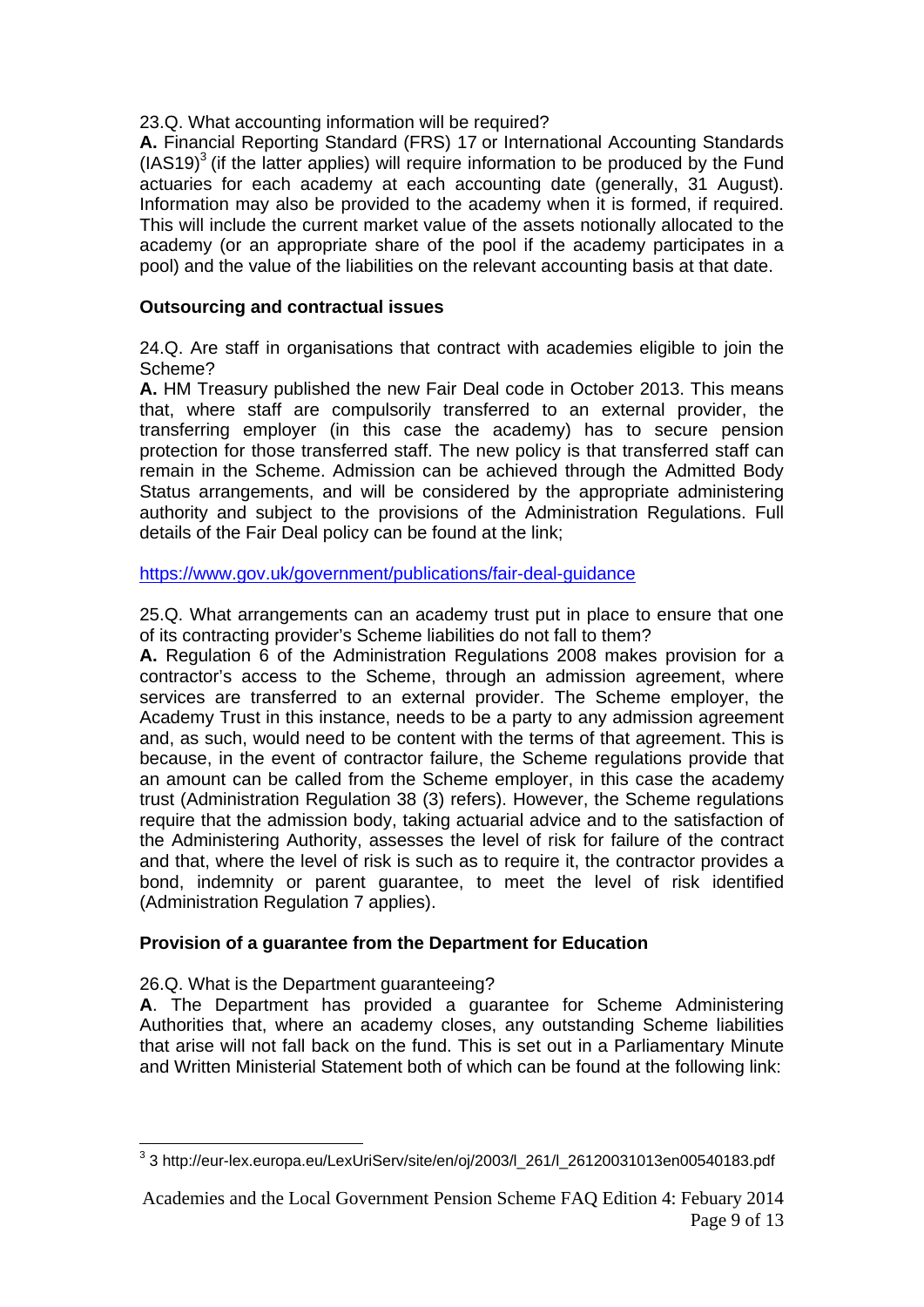http://webarchive.nationalarchives.gov.uk/20130905103751/http://www.education .gov.uk/schools/leadership/typesofschools/academies/la/a00204881/lgps

In the first instance we would expect the liabilities to be met from the academy trust's assets on closure of the academy. Any outstanding deficit that remained would then be met by the Department.

27.Q. When did it come into force?

**A**. The guarantee came into force on 18 July 2013.

28.Q. Is the guarantee only for a seven year period?

**A**. No. The guarantee is not time bound. The liabilities have been projected over a seven year period as this is the period over which we can reasonably predict academy numbers with any confidence. Going forward, the Department will project future academy numbers and assess potential liabilities on a rolling programme.

#### 29.Q. How will it work?

**A**. If an academy were to close (i.e. with no successor academy in its place), the Department would assess whether the Scheme pension liability could be met from the assets of the academy trust. This is because under an academy trust's funding agreement the Secretary of State has powers to decide how assets are allocated when an academy closes. Where the liabilities could not be met from the assets the Department would meet the remaining liabilities and ensure they do not revert to the fund.

30.Q. Under what circumstances would an academy be likely to close?

**A**. Academy closure is unlikely. If an academy was failing and there remained demand for pupil places, a new academy trust would be sought to take over the running of the academy. In this case, Scheme liabilities would be transferred to the new academy trust. Where there is no successor academy trust, for example, when an academy closes due to falling rolls, Scheme liabilities would, in the first instance, be met from the academy trust's existing assets. Closure could take several years to happen, during which time the Department would work closely with stakeholders including the relevant Administering Authority.

31.Q. Are there circumstances where an academy closure could be a first option? **A**. Yes. Closure might be considered as a first option if, for example, the academy is in breach of its duties to such an extent that there is a risk of serious harm to the welfare of pupils at the school. If this were to happen the closure would be managed in conjunction with all the relevant authorities to ensure the safety of children first. The liabilities would then be managed in the same way as any other closure.

32.Q. If an academy defaults on its obligations under the Scheme regulations, which is not caused by or results in closure of the academy, will the Administering Authority be able to call on the Department for Education guarantee?

**A**. No. A default should be raised by Administrating Authority with the academy immediately and separately reported to the Education Funding Agency (EFA) to ensure that the situation is resolved promptly. The Agency would be concerned if this were to arise and would seek to investigate the circumstances for the default. The Agency can be contacted at Academy.QUESTIONS@education.gsi.gov.uk

Academies and the Local Government Pension Scheme FAQ Edition 4: Febuary 2014 Page 10 of 13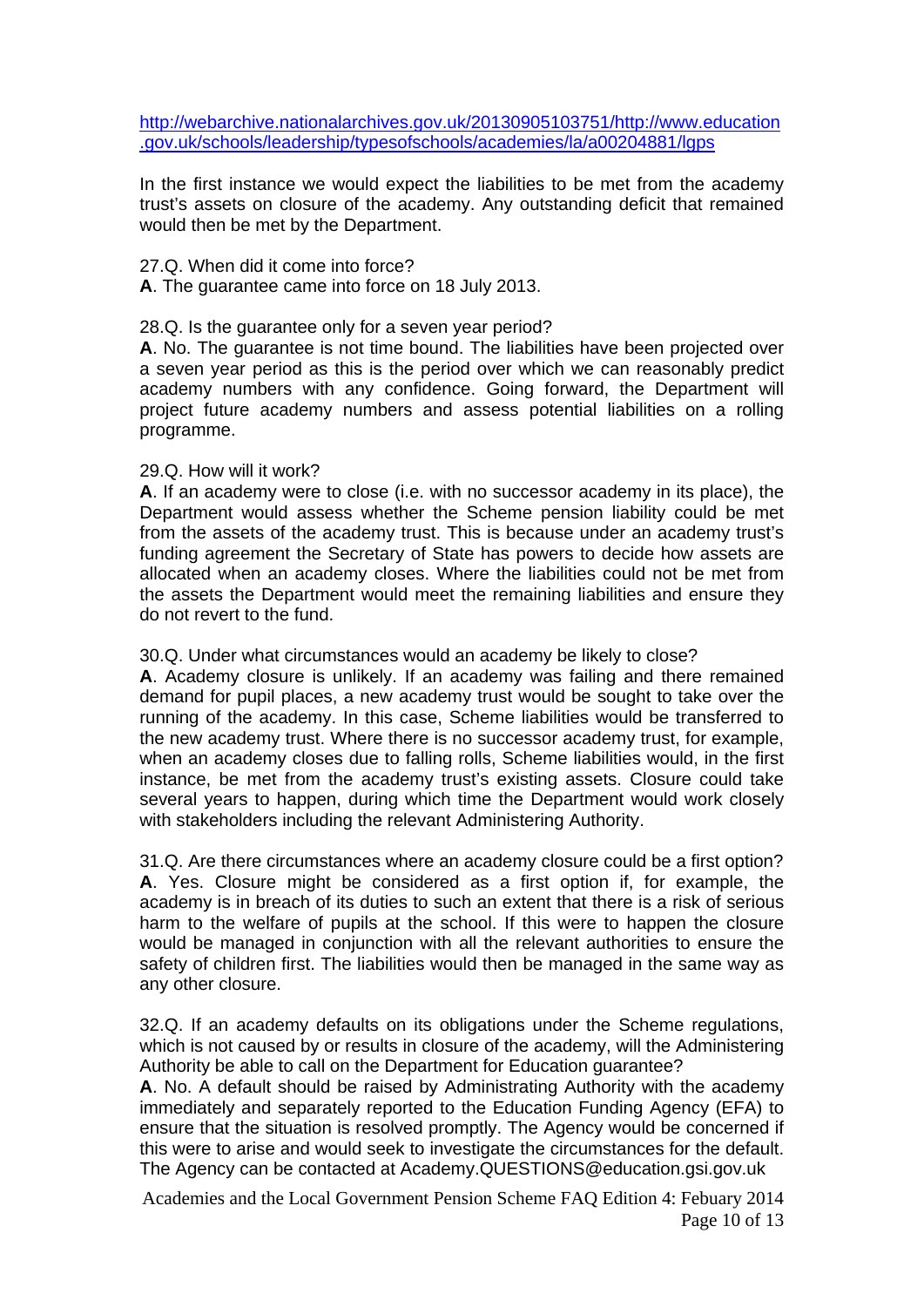33.Q. How would the pension liabilities be paid?

**A**. The Department, on receiving and agreeing an indicative actuarial calculation from the Administering Authority on the amount of unmet liabilities in respect of the closing academy, and having agreed or determined what payments would be made by the Academy trust towards it from its available assets, would then pay any outstanding related Scheme liabilities to the relevant Administrating Authority to an agreed timescale. The intention would be to make full payment as soon as practicable but, bearing in mind the need for the Administering Authority to obtain the final cessation valuation, it might make an interim payment. This would be agreed between the Department and the Administering Authority.

34.Q. The Parliamentary Minute states that HM Treasury and Department for Education can remove the guarantee after a reasonable notice period, doesn't this weaken it?

**A**. No. This is standard for Government policies. There is no specific end-date for the guarantee, nor any expectation that it will be withdrawn in the foreseeable future.

35.Q. What happens if the estimated contingent liability ceilings for a particular year, as set out in the parliamentary minute, are exceeded?

**A**. The ceilings have been based on the historic closure rates for local authority maintained schools. However, the closure rate for academies is expected to be much lower and we do not, therefore, expect to exceed these amounts. If it becomes evident that the ceilings would be breached, the Department will have further discussions with HM Treasury seeking approval for the limits to be increased.

36.Q. Will the contingent liability ceilings be revised annually and communicated annually to administering authorities?

**A**. Yes. The ceilings will be reviewed and communicated annually as part of the Department's standard disclosures within its Departmental estimate and statutory accounts.

37.Q. Will a revised Parliamentary Minute be issued at each annual revision of the contingent liability ceilings?

**A**. No. A new Parliamentary Minute would not normally be needed. However if there was a significant increase or decrease in the ceilings we would publish a revised Parliamentary Minute.

38.Q. What happens to any Scheme liabilities if an academy, which is part of a multi academy trust (MAT), were to close?

**A**. Any Scheme liabilities could, in the first instance, be assumed by the MAT. If, however, the MAT was unable to assume such Scheme liabilities, the guarantee would then be engaged with the Department assuming any outstanding Scheme liability in the same way as for a stand-alone Academy.

39.Q. Should Department for Education plan to withdraw the guarantee, would there be a consultation and would Administering Authorities' views be sought as part of that consultation?

**A**. Yes. We would consult with Administering Authorities and other interested parties should we withdraw the guarantee.

Academies and the Local Government Pension Scheme FAQ Edition 4: Febuary 2014 Page 11 of 13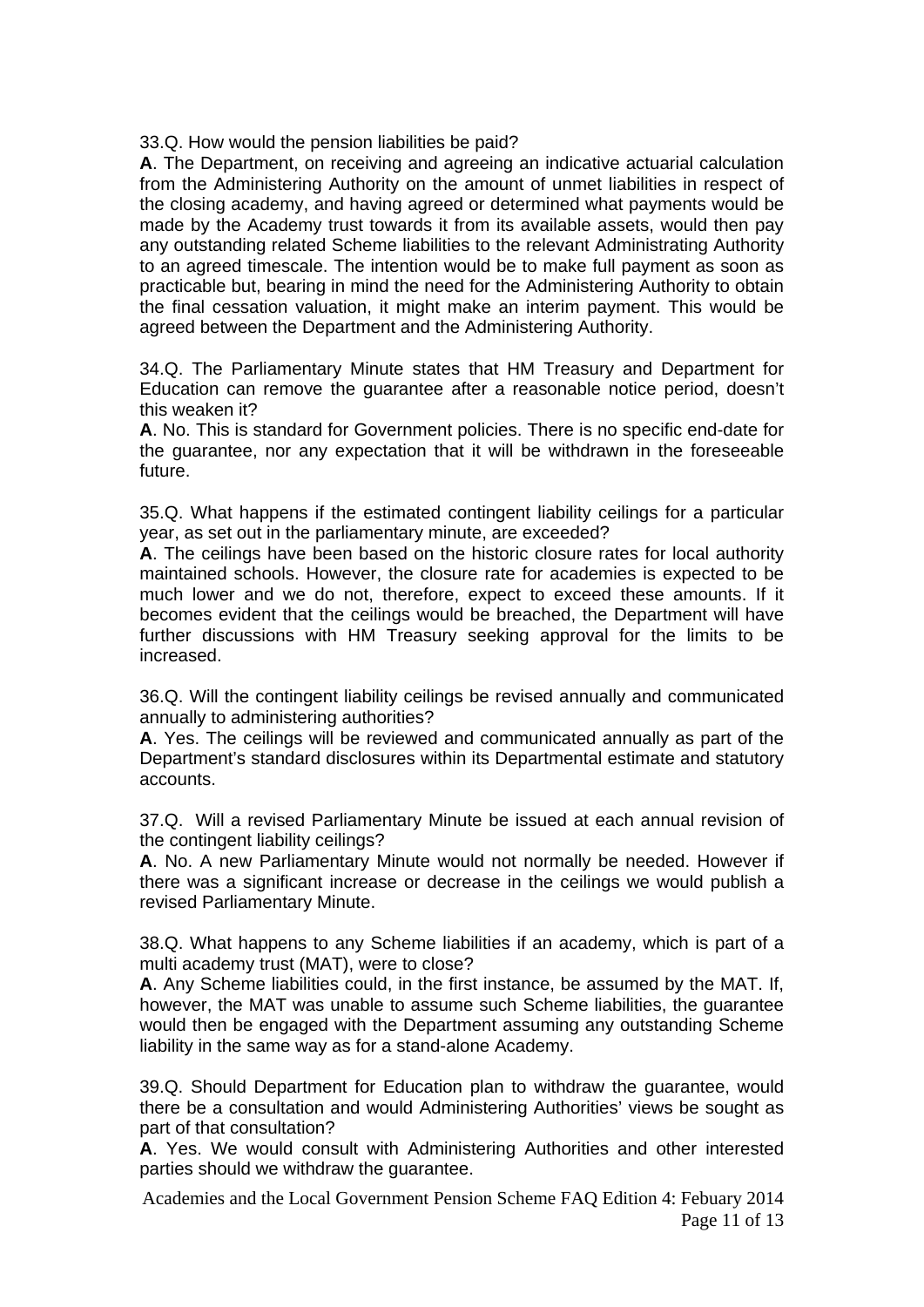40.Q. What period is considered 'reasonable notice' for the withdrawal of the guarantee?

**A**. We have not yet established how long this period should be and would welcome your views on this. Please send your responses to

Phillip.hossell@education.gsi.gov.uk

41.Q. Would Department for Education inform the relevant Administering Authority as soon as it was aware of a planned closure of an Academy?

A. Yes. The sooner Administering Authorities are aware of plans to close an academy the sooner arrangements for managing that closure can be put in place. The Local Authority would also be informed because of its responsibilities regarding the provision of school places in the local area.

42.Q. If there is disagreement between Department for Education and the relevant Administering Authority over the cessation valuation amount due on closure of an academy, or the timescale for payment, who would arbitrate?

**A**. In the unlikely case of a disagreement, there would be a referral to a third actuary. This is in line with Department for Communities and Local Government's current practices.

43.Q. When an academy closes, how long would it take for the Department for Education to issue the closure notice?

**A**. A closure notice would be issued as soon as a decision to close an academy was made even where the closure would be planned to take effect over a number of years.

44.Q. Does the guarantee cover liabilities which accrued before and after academy conversion for transferring employees as well as those accruing to new employees of an academy?

**A**. Yes. The guarantee covers all the academy's outstanding Scheme liabilities at the time of closure.

45.Q. Is the Department for Education aware that, if academies receive preferential recovery periods rather than a higher contribution rate and should the guarantee be called upon, the cessation valuation at closure will produce a higher amount?

**A**. The Department acknowledges that the effect of paying lower contribution rates will inevitably result in a higher cessation valuation in the event of an academy closure, as the pension authority is unlikely to have access to funding from any other employer in the fund after closure. However, a closure event would be managed over a period of years and would include the possibility of making annual lump sum payments to the fund to reduce the pension deficit position prior to actual closure.

46.Q. What should an Administering Authority do if it has concerns regarding the pension guarantee and academy pension liabilities being accrued?

A. The academy pension situation will be continually monitored by the Department for Education and Administering Authorities will be able to flag concerns at any time.

Academies and the Local Government Pension Scheme FAQ Edition 4: Febuary 2014 Page 12 of 13